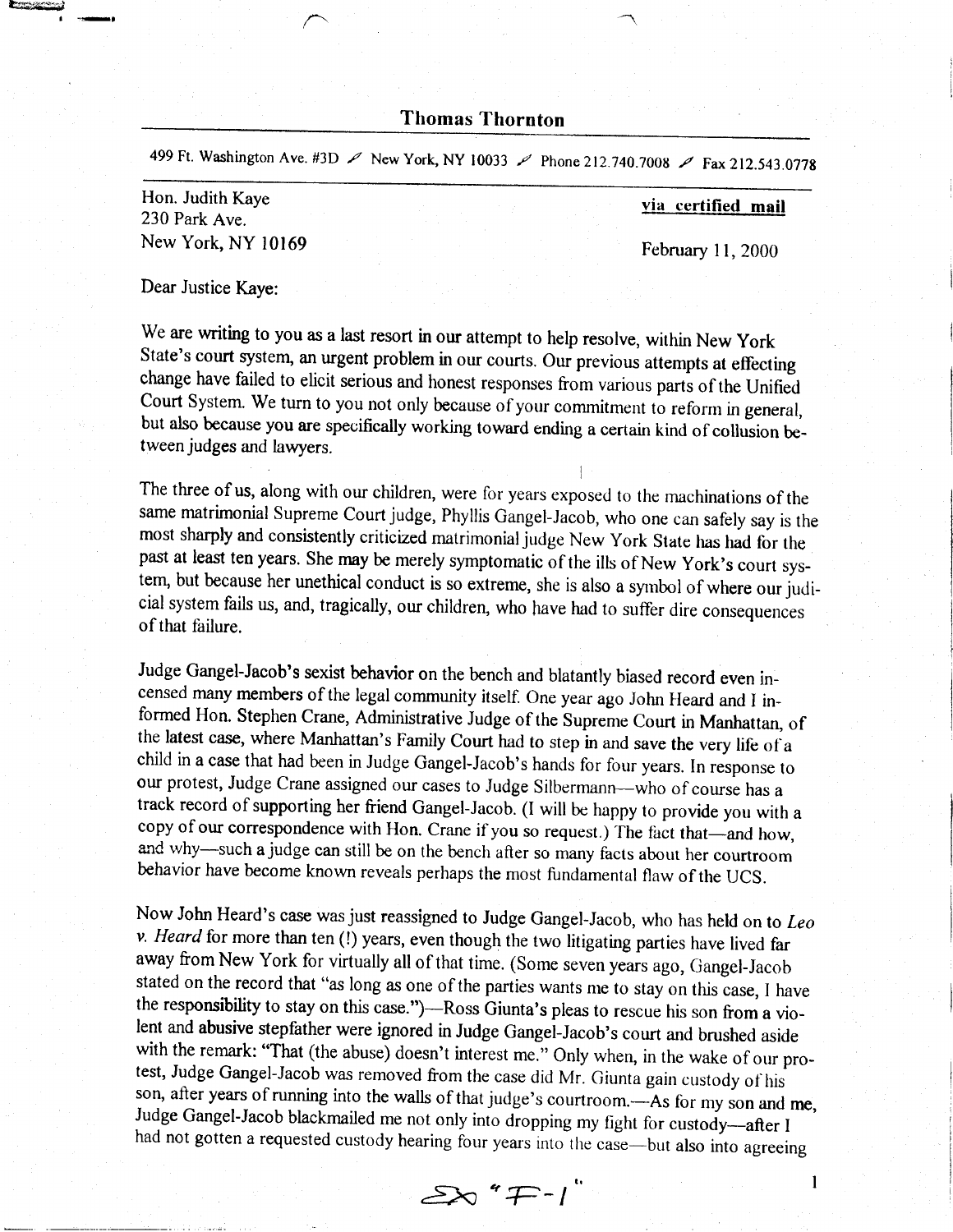that my son's mother move to Canada with him. The judge invariably declined my requests for a mediator, in direct violation of the policies you promote in public. She attacked me with a surprise trial on the grounds for divorce that was never on the calendar and became a mere farce in which the judge denied me the right to be judged by a jury, and she not only tolerated but abetted my ex-wife's attorney's malicious attempts to alienate my son from me. In five years she never held a trial or even hearing on equal distribution.

Judge Gangel-Jacob's courtroom behavior is disgraceful, as her unrelenting bigotry soils the dignity of the court. She often denies the presence of court reporters or tells them to stop recording so she can scream, threaten, and insult. She uses her judicial immunity to ruthlessly try to break fathers down by any means necessary---mentally, emotionally, spiritually, and financially. In her sweeping hatred of fathers in general, she does not even pretend to listen to what she does not want to hear, not even when children's welfare is concerned. In fact, she deliberately ignores the danger children are in when eliminating these dangers would run counter to her irrational misandryst fears. She routinely lies and actively encourages lying. Without any regard for the most elementary rules of a democratic court, her contempt for the CPLR is matched only by her contempt for men, and her indifference to children only by her indifference to truth and justice.

The vulgarity of Judge Gangel-Jacob's fanaticism is demeaning-not only to us but to the entire Unified Court System. We believe that you are serious about reforming that system, but we also know that no one will ever know what goes in our courts just by listening to criticism voiced by members of the legal profession. The three of us, on the other hand, are in a position to inform you of details of Judge Gangel-Jacob's monstrous behavior that is based on our own experience as wellas that of others with whom we have talked. Since the most serious faults of our court system can only be recognized if one looks at its most corrupt and appalling part, what goes on in Judge Gangel-Jacob's courtroom---and, though less extremely, in other courtrooms-appears to be crucially important information for anyone who is seriously concerned about bringing justice and humaneness to our courts.

Therefore we respectfully demand a meeting with you to discuss Judge Gangel-Jacob's persistent (and successful) attempts to undermine court reforms; her atrocious mishandling of cases; the harm this has done to countless children and their parents; how to mend the systemic flaws that judge has brought to the fore; and her unconditional removal from the bench.

Thank you.

Sincerely,

Thomas Thornton  $\bigvee$  John Heard Ross Giunta

 $\pi$   $\frac{1}{\pi}$  Thusals  $\frac{1}{\pi}$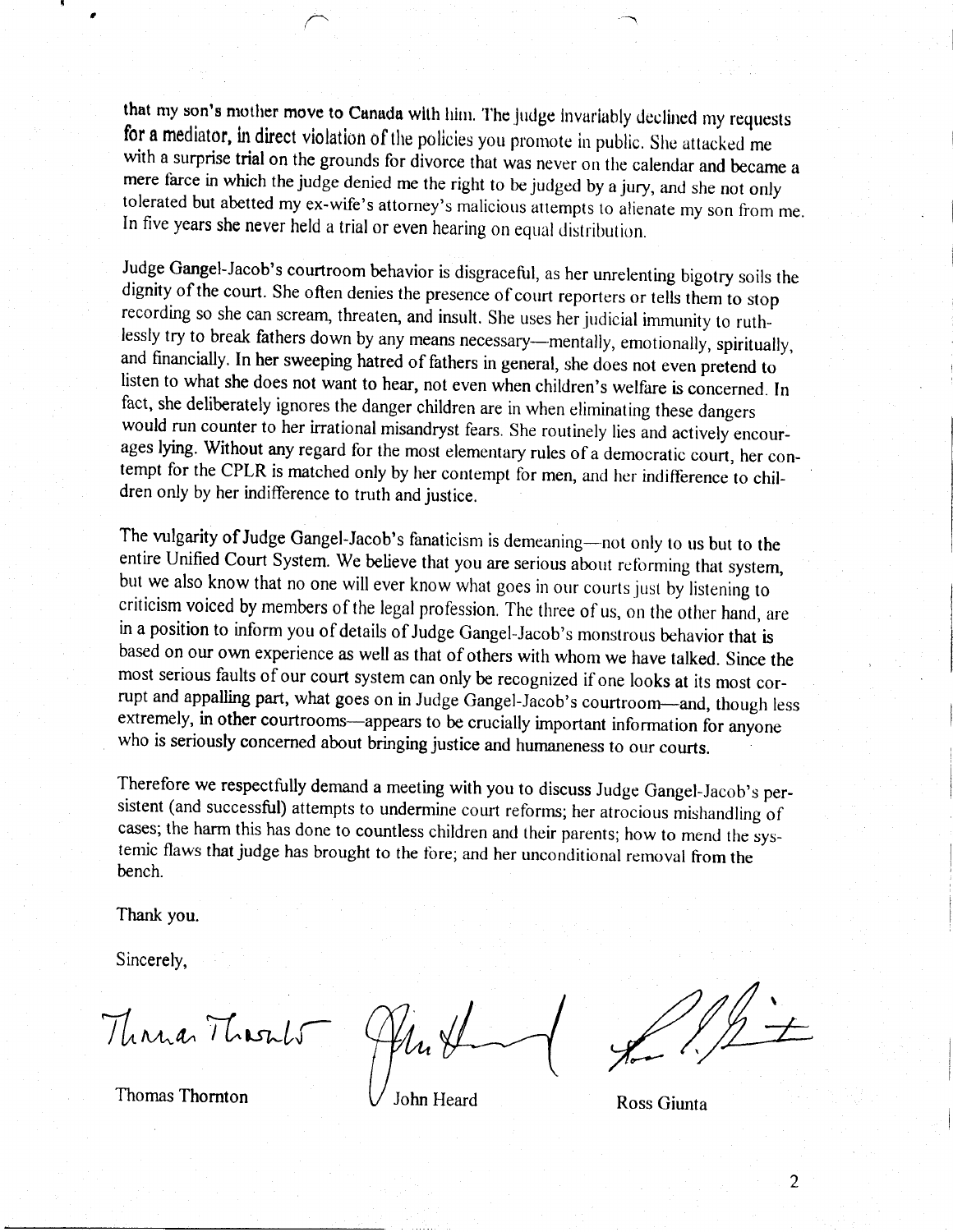The Chief Judge of the State of New York



Susan K. Knipps Deputy Counsel

230 Park Avenue, Suite 826 New York, New York 10169  $(212) 661 - 6787$ Fax (212) 682-2778

May 5, 2000

Thomas Thornton 499 Fort Washington Avenue #3D New York, NY 10033

Dear Mr. Thornton:

Chief Judge Kaye has asked me to respond to your letter dated February 11, 2000 regarding your matrimonial litigation.

Your frustration with your court experience is clear from your letter, and I am sorry that you have been dissatisfied with the conduct of your case. However, I must advise you that Chief Judge Kaye has no independent authority to investigate or sanction judges for alleged judicial misconduct. Those tasks are assigned to the Commission on Judicial Conduct. The Commission is located at 801 Second Avenue, 13th Floor, New York, NY 10017; their telephone number is (212) 949-8860.

At Judge Kaye's request, I will forward copies of your letter to New York County Supreme Court Administrative Judge Stephen Crane and Administrative Judge for Matrimonial Matters Jacqueline Silbermann so that they may be aware of your comments and concerns.

Sincerely,

Juan K Km

Susan K. Knipps

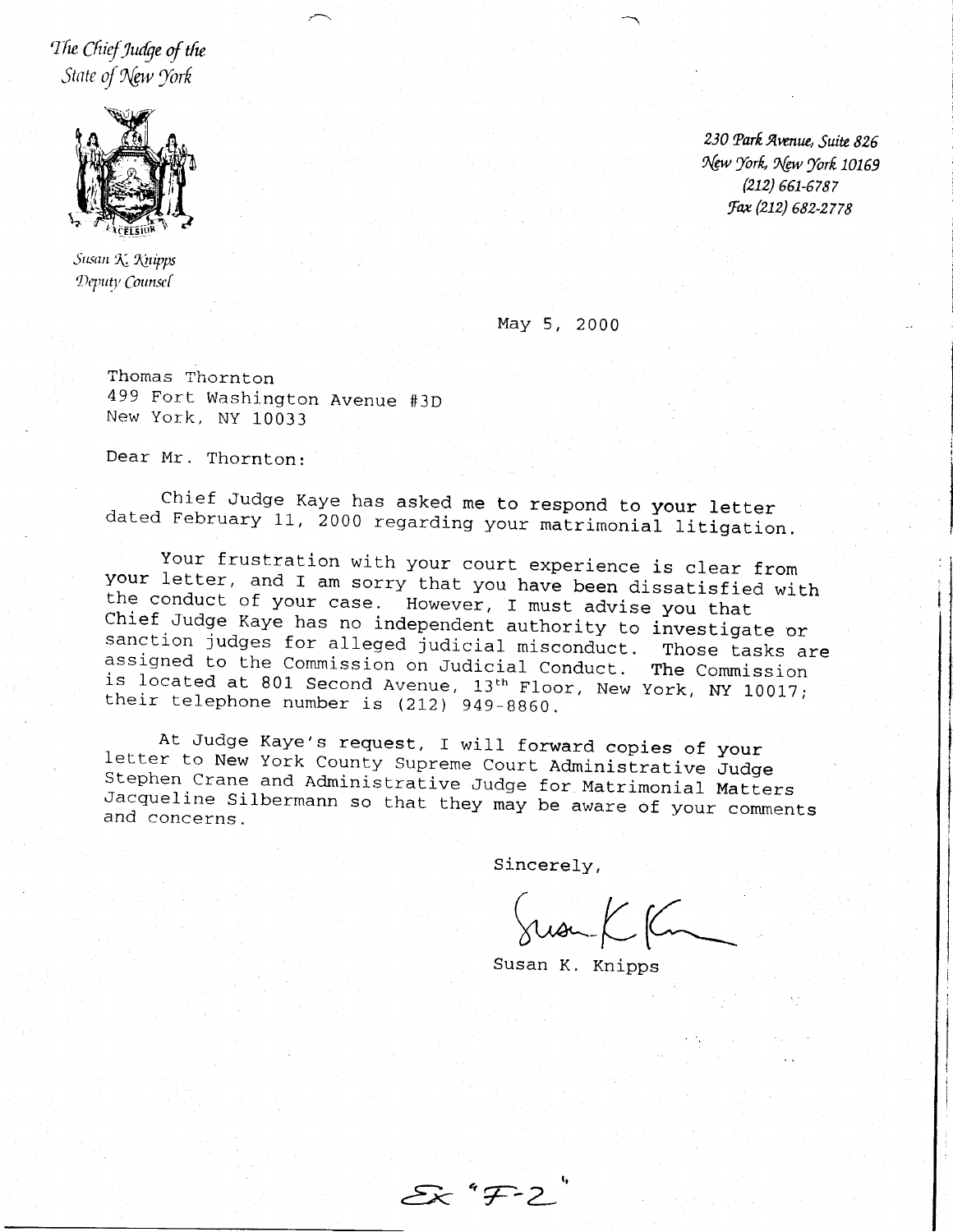New York City iGhts Council moen's.

For Children of Divorce, the Best Parent Is Both Parents

## A NONPROFIT ORGANIZATION PROMOTING SHARED PARENTING

| Hodine: 212.431.7724<br>Thomas Thornton, President | Fax: 212.966.8649                                                                                  |                    | E-mail: crenyc@betterdivorce.com |                   |
|----------------------------------------------------|----------------------------------------------------------------------------------------------------|--------------------|----------------------------------|-------------------|
|                                                    | 499 Ft. Washington Ave. (3-D)                                                                      | New York, NY 10033 | Tel.: 212.740.7008               | Fax: 212,543.0778 |
| Hon. Judith Kaye<br>230 Park Ave.                  | and the state of the state of the state of the state of the state of the state of the state of the |                    |                                  |                   |
| New York, NY 10169                                 |                                                                                                    |                    |                                  |                   |
| June 6, 2000                                       |                                                                                                    |                    |                                  |                   |

Dear Judge Kaye:

On February 11 of this year Messrs. John Heard, Ross Giunta, and I sent you a letter of complaint concerning Judge Phyllis Gangel-Jacob. Specifically, we addressed three points:

- her endangering the welfare-indeed, the very lives-of children through extreme gender bias, for both of which we provided concrete evidence;
- her defiance of the court reforms you have publicized;
- her consistently ignoring and breaking the most basic rules of the CPLR.

We also addressed the fact that the Unified Court System has built a protective wall around her that seems impervious to any serious criticism, as any pretense of removing Judge Gangel-Jacob from matrimonial cases has been consistently undermined by the UCS itself.

It took your office three (!) months to dismiss our complaint with a perfunctory letter that added insult to injury.

- (1) Your deputy counsel Susan Knipps tried to ignore our complaint by pretending it served to vent our frustration, when instead it evidenced blatant judicial misconduct and its catastrophic consequences.
- (2) Ms. Knipps in effect abdicated all responsibility on your part for the continued endangerment of children and adult litigants, despite Judge Gangel-Jacob's defiance of your own rules,
- (3) We were referred to the Commission on Judicial Conduct to deal with our complaint.

I have first-hand experience of the CJC summarily dismissing facially meritorious complaints, without any investigation. Furthermore, I am well aware of the Center for Judicial Accountability's legal actions against the CJC over the past several years. Specifically, I have copies of the CJA's letters to you dated March 3 and April

18, 2000, in which you were provided with such overwhelming evidence of the CJC's corruption that no one taking proper judicial conduct seriously can ignore the fact that New York State's public is effectively denied the possibility of defending itself against judicial arbitrariness.

I vigorously protest your abdicating your responsibility of overseeing New York's courts and of protecting the public from judicial totalitarianism.

 $Ex$  " $F-3$